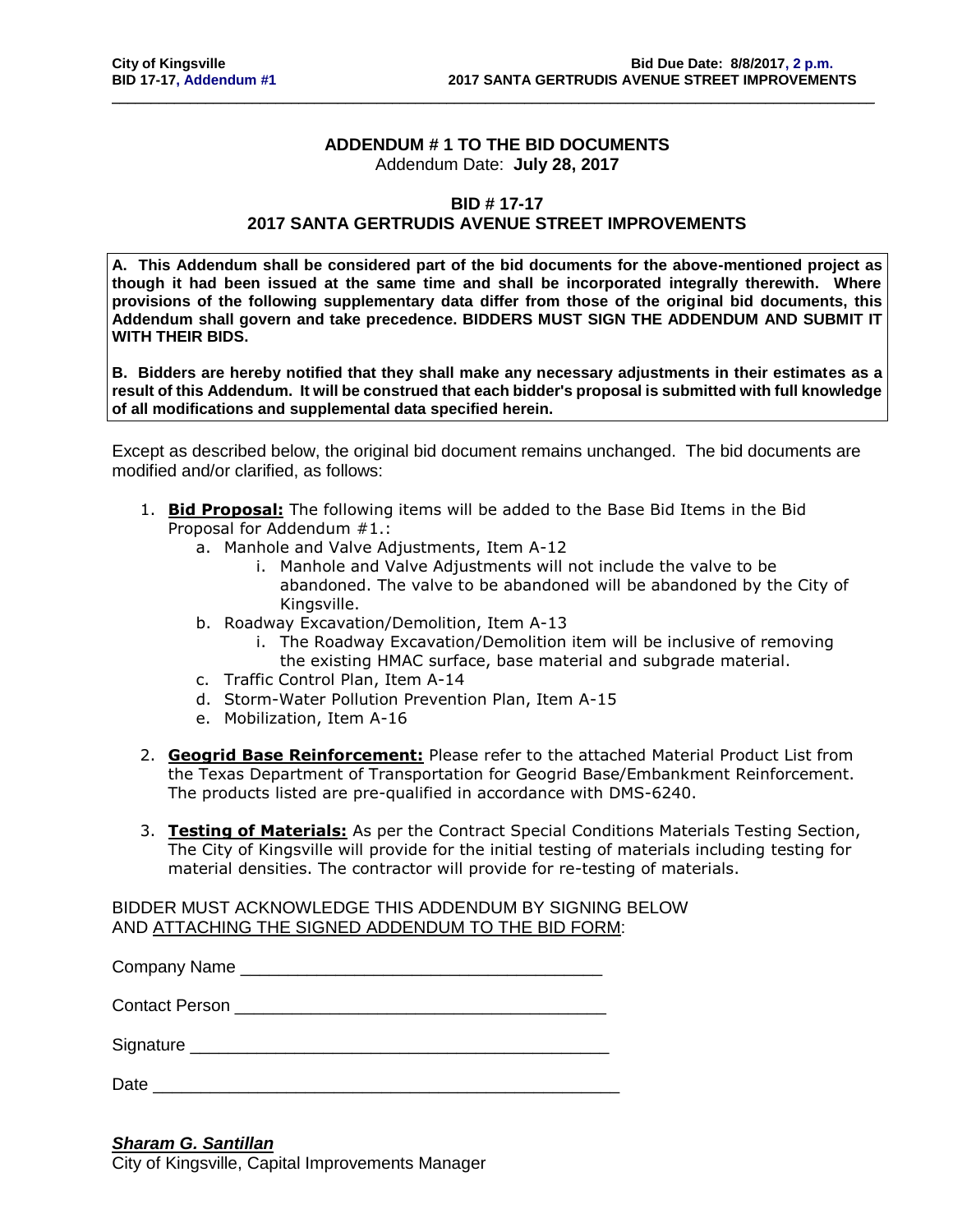#### **BID PROPOSAL – ADDENDUM #1**

Proposal of **by the contract of the contract of the contract of the contract of the contract of the contract of the contract of the contract of the contract of the contract of the contract of the contract of the contract o** 

a \*\_\_\_\_\_\_\_\_\_\_\_\_\_\_\_\_\_\_\_\_\_\_\_\_(hereinafter called "BIDDER"), organized and existing under the laws of the State of Texas to City of Kingsville, Texas (hereinafter called "OWNER.)"

BIDDER hereby proposes to perform all WORK for the construction of the **"2017 Santa Gertrudis Avenue Street Improvements"** in accordance with the CONTRACT DOCUMENTS, within the time set forth therein, and at the prices stated below.

By submission of this BID, each BIDDER certifies, and in the case of a joint BID each party thereto certifies as to its own organization, that this BID has been arrived at independently, without consultation, communication, or agreement as to any matter relating to this BID with any other BIDDER or with any competitor.

BIDDER hereby agrees to commence WORK under this contract on or before a date to be specified in the NOTICE TO PROCEED and to fully complete the PROJECT within **180** consecutive calendar days thereafter. BIDDER further agrees to pay as liquidated damages, the sum of **\$ 200.00** for each consecutive calendar day thereafter as provided in the General Conditions.

BIDDER acknowledges receipt of the following ADDENDUM:

ADDENDUM #1 issued on Friday, July 28, 2017.

\*Insert "a corporation", "a partnership", or "an Individual" as applicable.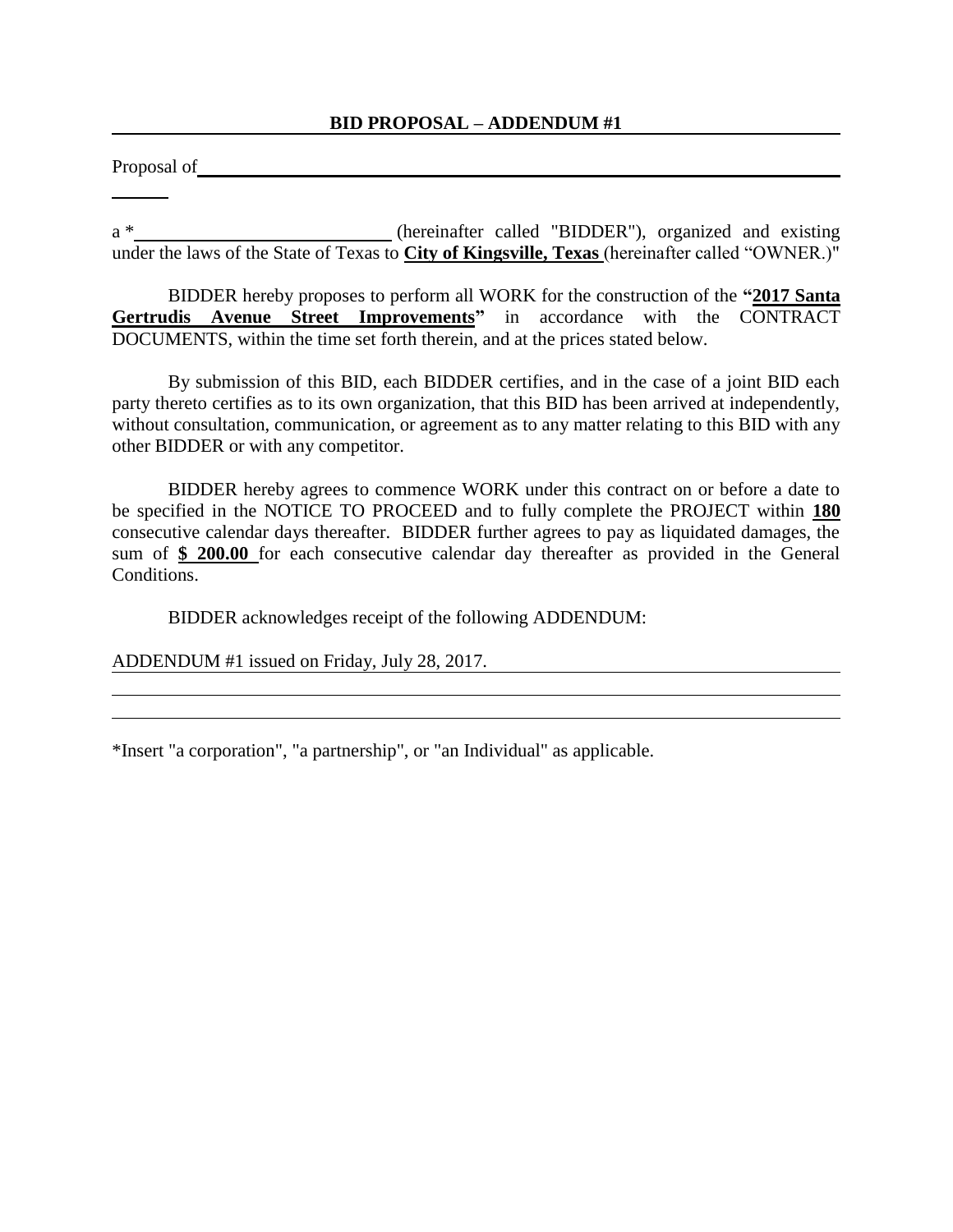BIDDER agrees to perform all the work described in the CONTRACT DOCUMENTS for the following amount:

## **BID SCHEDULE – ADDENDUM #1**

| <b>ITEM</b> | <b>QUANTITY</b> | <b>UNIT</b> | <b>DESCRIPTION</b>                                                                                                                      | <b>UNIT PRICE</b> | <b>TOTAL PRICE</b> |
|-------------|-----------------|-------------|-----------------------------------------------------------------------------------------------------------------------------------------|-------------------|--------------------|
|             |                 |             | <b>BASE BID - SANTA GERTRUDIS AVENUE (6TH ST TO 14TH ST)</b>                                                                            |                   |                    |
| $A-1)$      | 14,600          | SY          | <b>LIME TREAT SUBGRADE</b><br>$(3%$ LIME, $6")$<br>per plans and<br>specifications, complete<br>in place per square yard.               |                   |                    |
| $A-2)$      | 6,350           | <b>TON</b>  | <b>8" LIMESTONE FLEXIBLE BASE</b><br>(TYPE A, GRADE 1)<br>per plans and<br>specifications, complete<br>in place per ton.                |                   |                    |
| $A-3)$      | 2,200           | <b>GAL</b>  | <b>PRIME COAT</b><br>$(MC-30)$<br>per plans and<br>specifications, complete<br>in place per gallon.                                     |                   |                    |
| $A-4)$      | 3,700           | <b>GAL</b>  | <b>SINGLE COURSE SEAL</b><br>$(AC-5)$<br>per plans and<br>specifications, complete<br>in place per gallon.                              |                   |                    |
| $A-5)$      | 170             | <b>TON</b>  | <b>SINGLE COURSE SEAL</b><br>(#4 GRADE GRAVEL)<br>per plans and<br>specifications, complete<br>in place per ton.                        |                   |                    |
| $A-6)$      | 1,625           | <b>TON</b>  | 2" HMAC PAVEMENT<br>(TYPE D)<br>per plans and<br>specifications, complete<br>in place per ton.                                          |                   |                    |
| $A-7)$      | 6,150           | LF          | REFLECTORIZED PAVEMENT MARKING<br>(TY 1, W, 4", SLD, 090 MIL)<br>per plans and<br>specifications, complete<br>in place per linear foot. |                   |                    |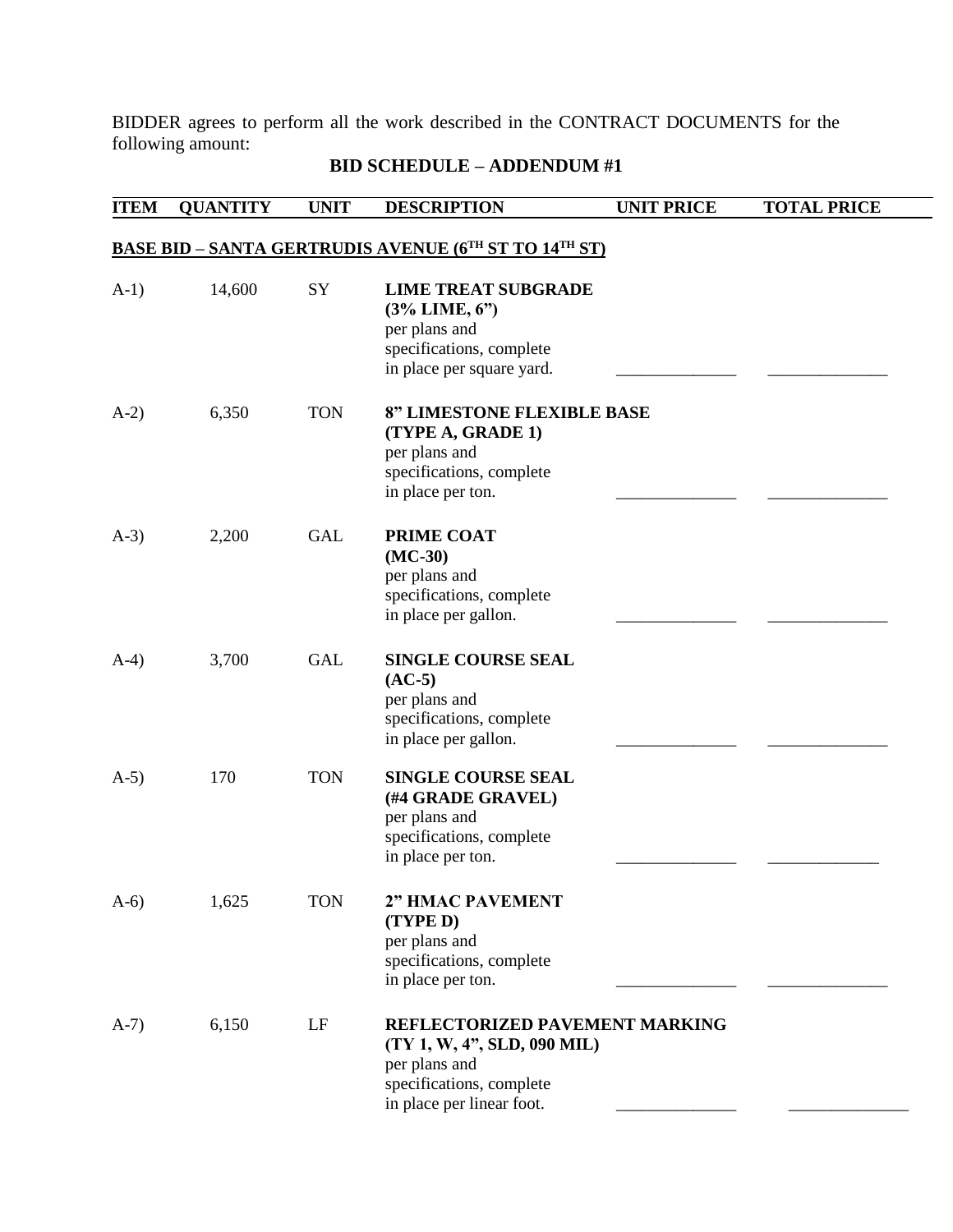| <b>ITEM</b> | <b>QUANTITY</b> | <b>UNIT</b> | <b>DESCRIPTION</b>                                                                                                                      | <b>UNIT PRICE</b> | <b>TOTAL PRICE</b> |
|-------------|-----------------|-------------|-----------------------------------------------------------------------------------------------------------------------------------------|-------------------|--------------------|
| $A-8$ )     | 6,150           | LF          | REFLECTORIZED PAVEMENT MARKING<br>(TY 1, Y, 4", SLD, 090 MIL)<br>per plans and<br>specifications, complete<br>in place per linear foot. |                   |                    |
| $A-9)$      | 460             | LF          | PREFABRICATED PAVEMENT MARKING<br>(TY C, W, 12", SLD)<br>per plans and<br>specifications, complete<br>in place per linear foot.         |                   |                    |
| $A-10$      | 100             | LF          | PREFABRICATED PAVEMENT MARKING<br>$(TY C, W, 24$ ", SLD)<br>per plans and<br>specifications, complete<br>in place per linear foot.      |                   |                    |
| $A-11)$     | 180             | EA          | REFLECTORIZED PAVEMENT MARKER<br>$(TY II-A-A)$<br>per plans and<br>specifications, complete<br>in place per each.                       |                   |                    |
| $A-12)$     | 5               | EA          | <b>MANHOLE AND VALVE ADJUSTMENTS</b><br>per plans and<br>specifications, complete<br>in place per each.                                 |                   |                    |
| $A-13)$     | 14,600          | SY          | <b>ROAD EXCAVATION/DEMOLITION</b><br>per plans and<br>specifications, complete<br>in place per square yard.                             |                   |                    |
| $A-14$      | 6               | <b>MO</b>   | <b>TRAFFIC CONTROL PLAN</b><br>per plans and<br>specifications                                                                          |                   |                    |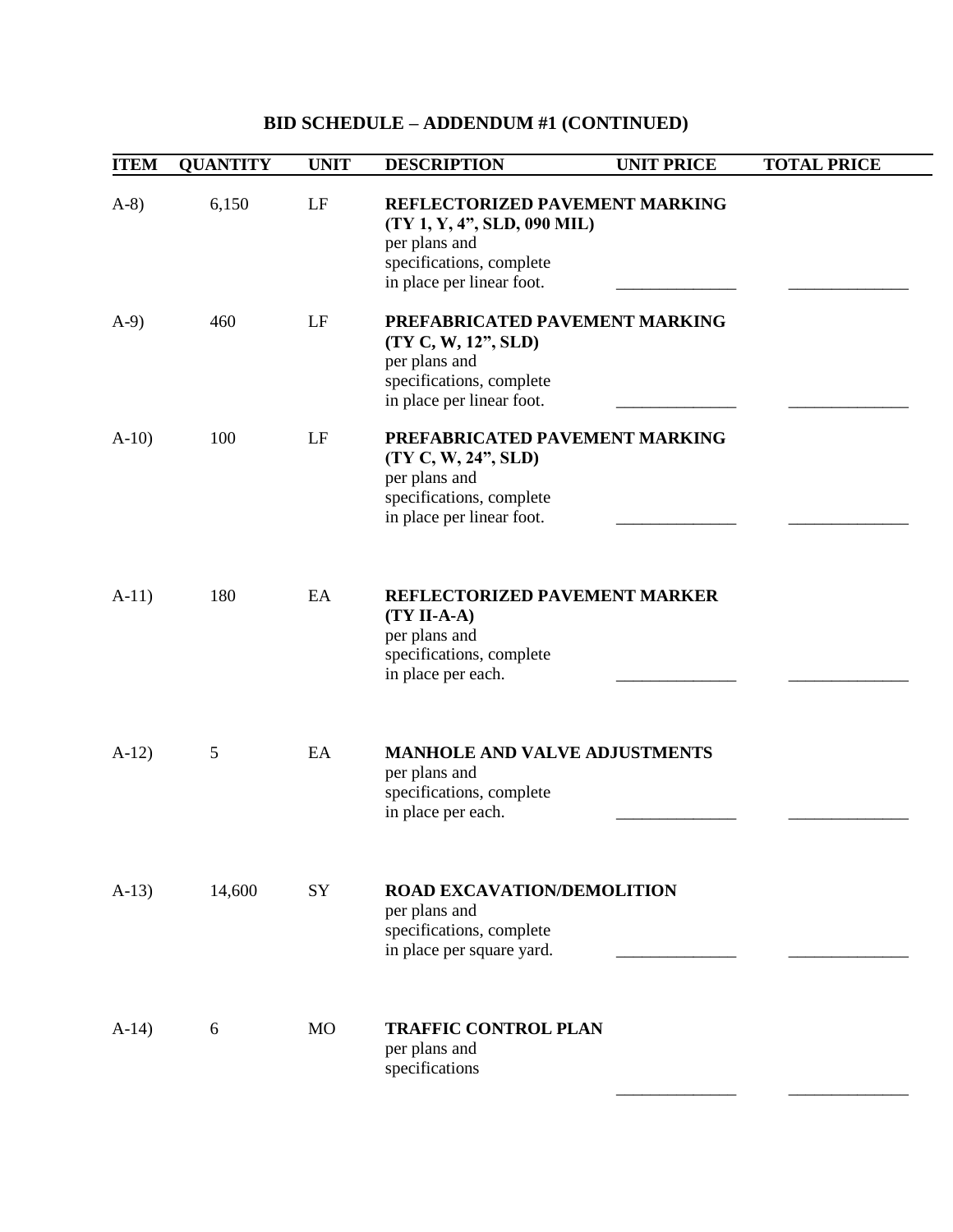| <b>ITEM</b> | <b>QUANTITY</b> | <b>UNIT</b> | <b>DESCRIPTION</b>                                               | <b>UNIT PRICE</b> | <b>TOTAL PRICE</b> |
|-------------|-----------------|-------------|------------------------------------------------------------------|-------------------|--------------------|
| $A-15$      |                 | LS          | STORM-WATER POLLUTION PREVENTION PLAN<br>(SW3P)<br>per plans and |                   |                    |
|             |                 |             | specifications                                                   |                   |                    |
| $A-16$      | Т.              | LS          | <b>MOBILIZATION</b><br>per plans and<br>specifications           |                   |                    |
|             |                 |             |                                                                  |                   |                    |

**TOTAL BASE BID – (ITEMS A-1 – A-16)**  $\qquad \qquad$  **\$\_\_\_\_\_\_\_\_\_\_\_\_\_\_\_\_\_\_\_\_\_\_\_\_\_\_\_\_\_\_\_\_\_**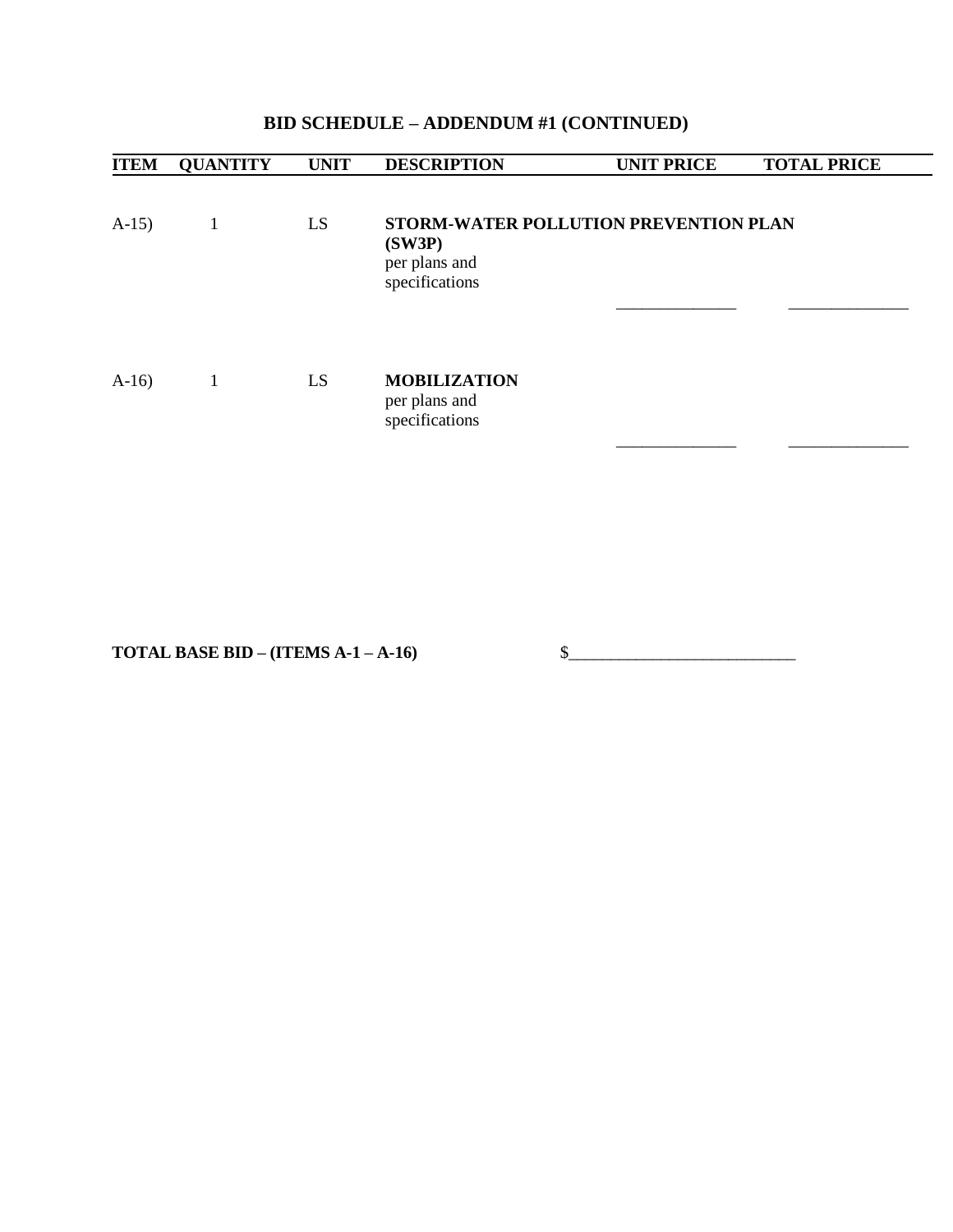**ITEM QUANTITY UNIT DESCRIPTION UNIT PRICE TOTAL PRICE**

#### **ADDITIVE/DEDUCTIVE ALTERNATIVES**

**(Note: Only difference in price between Bid Items shall be entered below. If the difference in price is lower than the Bid Items price, a negative value should be entered for that item.)**

#### **DEDUCTIVE ALTERNATIVE No. 1**

#### **DEDUCTIVE ALTERNATIVE – SANTA GERTRUDIS AVENUE (6TH ST TO 14TH ST)**

B-1) 14,600 SY **GEO-GRID BASE REINFORCEMENT (IN LIEU OF LIME TREAT SUBGRADE)** per plans and specifications, complete in place per square yard.

#### **TOTAL DEDUCTIVE ALTERNATIVE No. 1 (ITEMS B-1) \$\_\_\_\_\_\_\_\_\_\_\_\_\_\_\_\_\_\_\_\_\_\_\_\_\_**

#### **DEDUCTIVE ALTERNATIVE No. 2**

#### **DEDUCTIVE ALTERNATIVE – SANTA GERTRUDIS AVENUE (6TH ST TO 14TH ST)**

| $C-1$ | 6,350 | <b>TON</b> | 8" LIMESTONE FLEXIBLE BASE (LABOR ONLY)<br>(TYPE A, GRADE 1)<br>per plans and<br>specifications, complete<br>in place per ton. |
|-------|-------|------------|--------------------------------------------------------------------------------------------------------------------------------|
| $C-2$ | 2,200 | <b>GAL</b> | PRIME COAT (LABOR ONLY)<br>$(MC-30)$<br>per plans and<br>specifications, complete<br>in place per gallon.                      |
| $C-3$ | 3,700 | GAL        | SINGLE COURSE SEAL (LABOR ONLY)<br>(AC5)<br>per plans and<br>specifications, complete<br>in place per gallon.                  |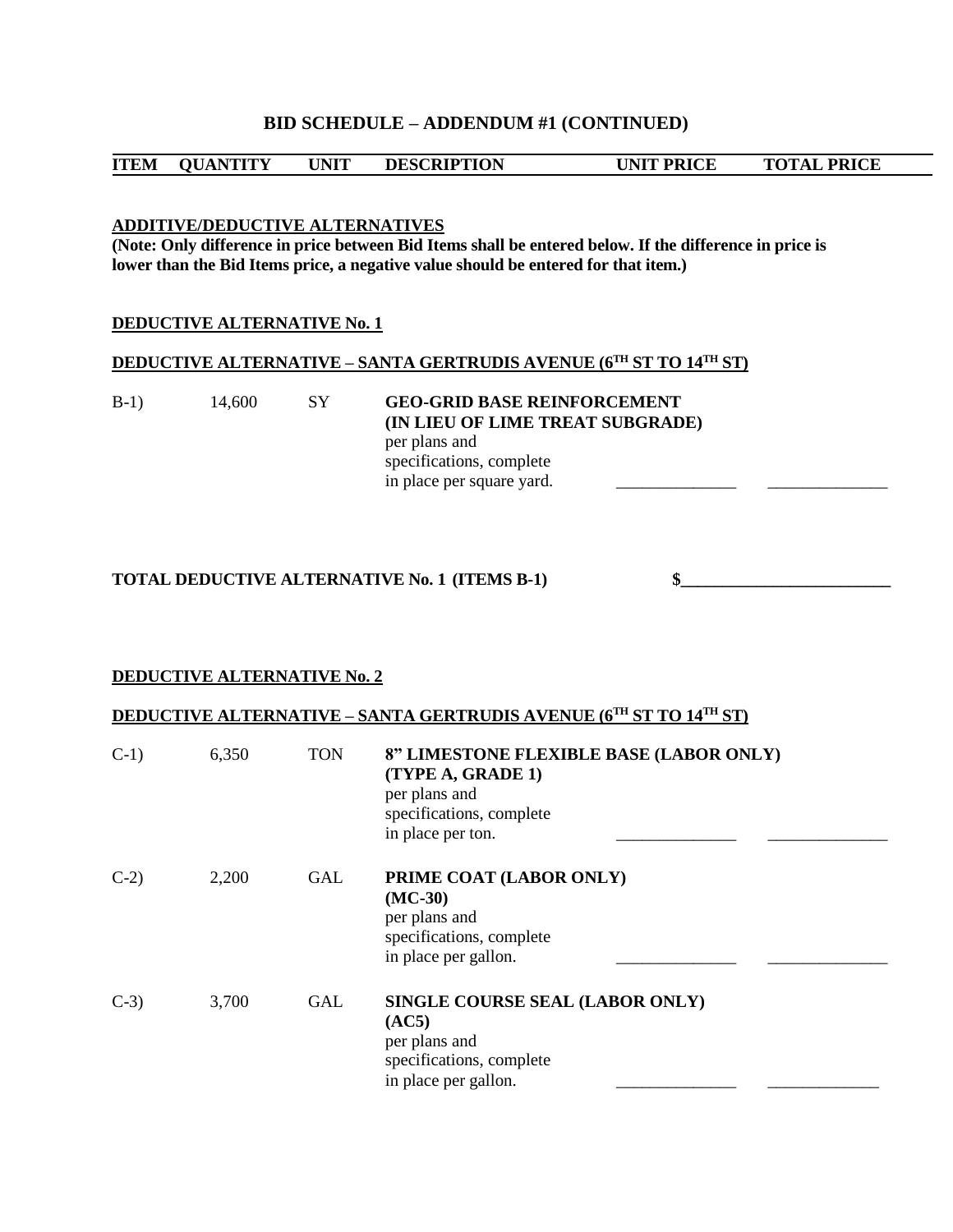| <b>ITEM</b> | <b>QUANTITY</b> | <b>UNIT</b> | <b>DESCRIPTION</b>                                                                                                  | <b>UNIT PRICE</b> | <b>TOTAL PRICE</b> |
|-------------|-----------------|-------------|---------------------------------------------------------------------------------------------------------------------|-------------------|--------------------|
| $C-4$       | 170             | <b>TON</b>  | SINGLE COURSE SEAL (LABOR ONLY)<br>$(#4$ ROCK $)$<br>per plans and<br>specifications, complete<br>in place per ton. |                   |                    |
| $C-5$       | 1,625           | <b>TON</b>  | 2" HMAC PAVEMENT (LABOR ONLY)<br>(TYPE D)<br>per plans and<br>specifications, complete<br>in place per ton.         |                   |                    |

#### **TOTAL DEDUCTIVE ALTERNATIVE No. 2 (ITEMS C-1 – C5) \$\_\_\_\_\_\_\_\_\_\_\_\_\_\_\_\_\_\_\_\_\_\_\_\_\_\_\_\_\_\_\_\_**

**TOTAL BASE BID \$\_\_\_\_\_\_\_\_\_\_\_\_\_\_\_\_\_\_\_\_\_\_\_\_\_\_\_\_\_\_\_\_**

**TOTAL DEDUCTIVE ALTERNATIVE No. 1 \$** 

**TOTAL DEDUCTIVE ALTERNATIVE No. 2 \$** 

Respectfully submitted:

Signature Address

License number (if applicable) Date

Title Date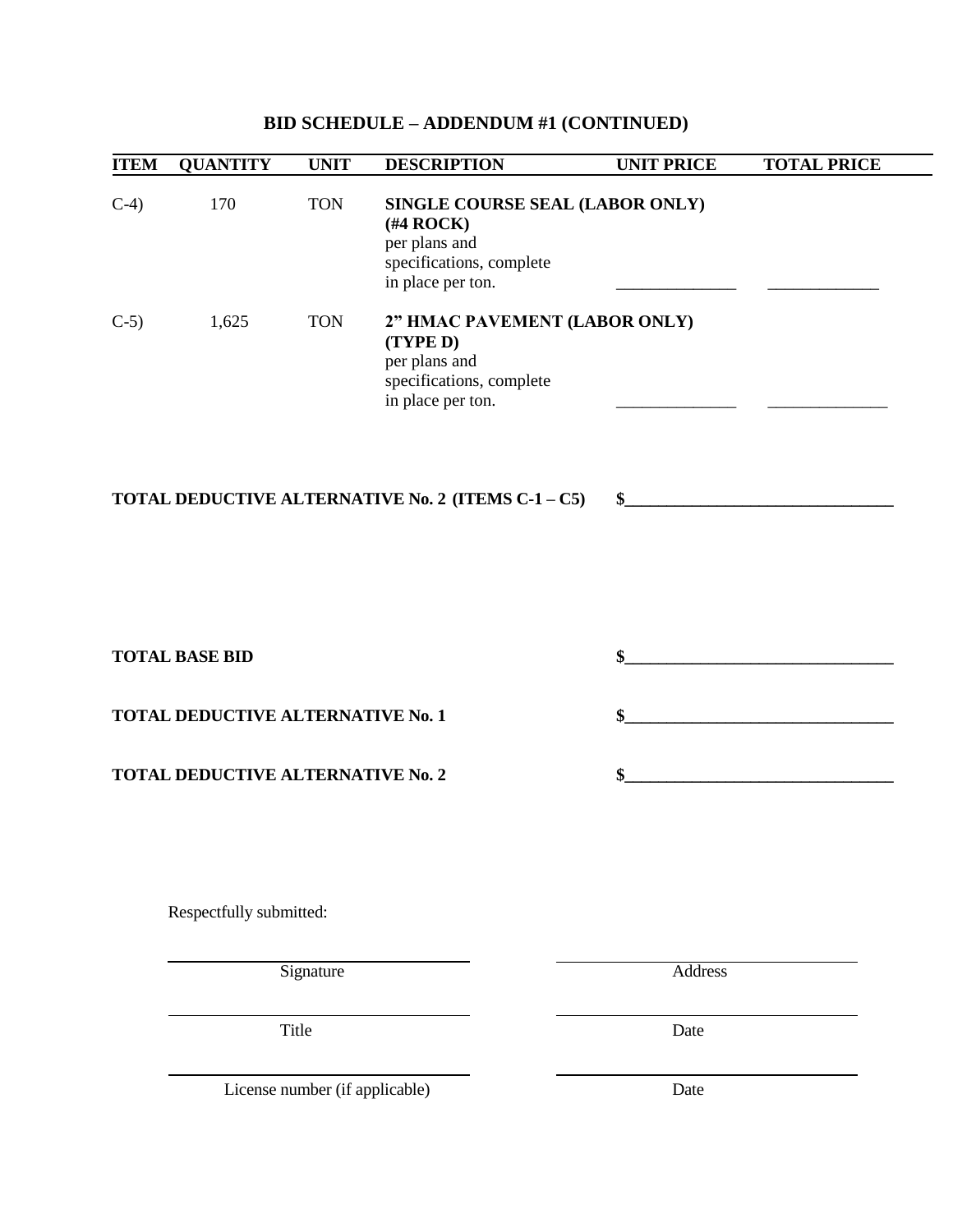

# Geogrid for Base / Embankment Reinforcement

## Material Producer List

Construction Division – Materials & Pavements Section